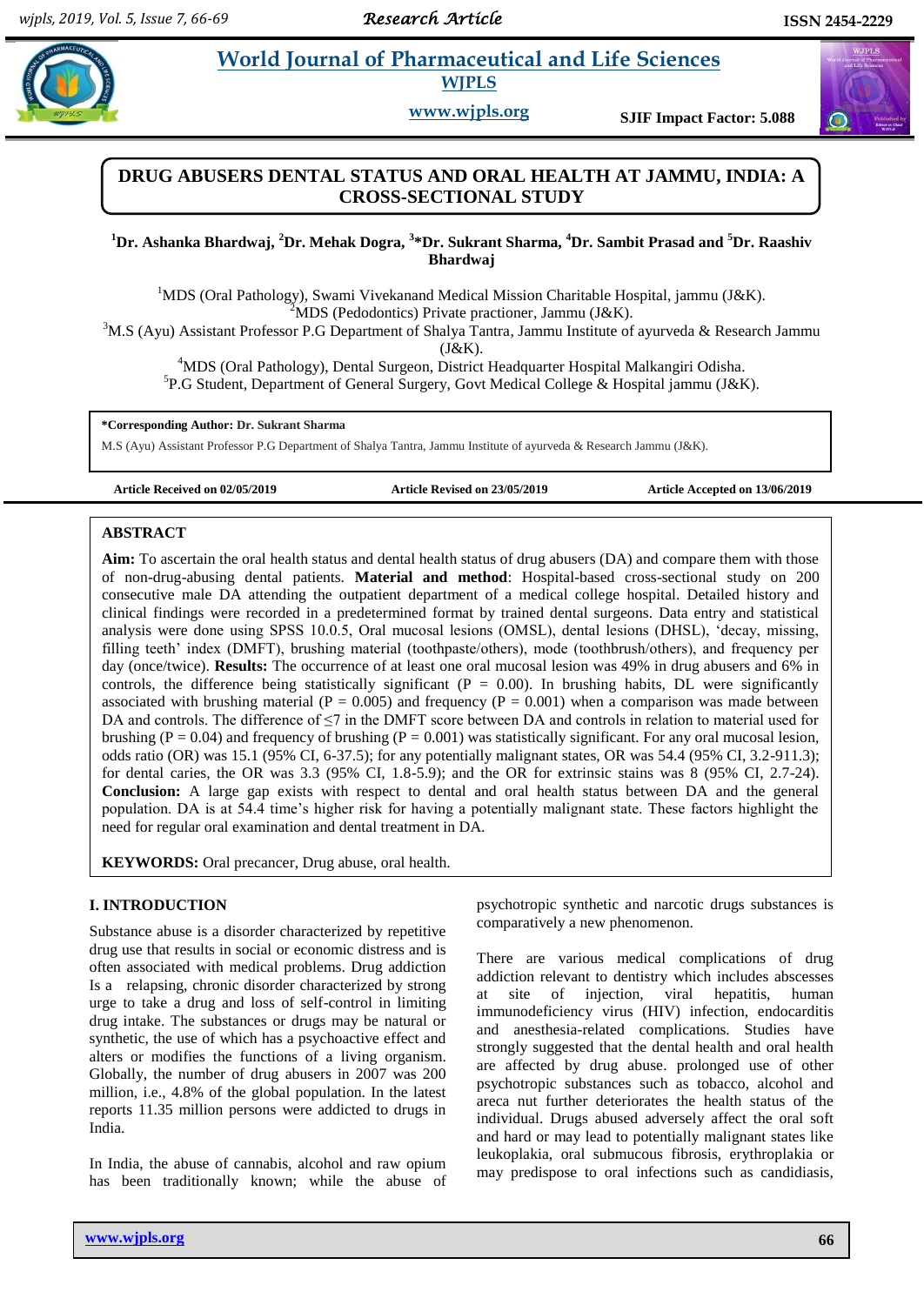lichen planus, gingivitis by compromising local immunity.

Description of the oral and dental lesions among drug abusers in Jammu is nil. A hospital-based cross-sectional study was performed to ascertain the prevalence of oral health status and dental health status among drug abusers and compare them with those of non-drug-abusing dental population at Jammu, Jammu & Kashmir in India.

#### **II. MATERIALS AND METHODS**

The study group constituted 200 male drug abusers examined over a period of 14 months at the dental dep of medical college of Jammu and Kashmir.

All drug abusers in the study were using drugs at least thrice in a week and were having features of tolerance, withdrawal symptoms and continued use despite social, economic and medical problems. Occasional users were not included in the study. The controls were also chosen from medical college of jammu and Kashmir. A random selection method was used for selection of control group, a comprehensive clinical history was taken and recorded by dental surgeons and trained physician in a predetermined format.

Complete history was recorded. Lesions were diagnosed as per the clinical features and divided into OMSL (include all oral mucosal soft tissue lesions) and DHSL (include dental hard and soft tissue lesions).

The study subjects were divided into two groups: the drug users and controls (non-drug users). Based on smoking, alcohol (beer/wine/spirits) and chewing (areca nut and/or tobacco) habits, the study population was categorized without any overlap into no habitual substance abusers; only tobacco smokers; only alcohol users; those who chewed areca nut with/without tobacco; tobacco smokers who used alcohol; tobacco smokers who chewed areca nut with/without tobacco; alcohol users who chewed areca nut with/without tobacco; and tobacco smokers who chewed areca nut with/without tobacco and used alcohol. According to age, the study population was divided into 5 groups as those aged  $\leq 25$ years, 26 to 30 years, 31 to 35 years, 36 to 40 years and >40 years.

The frequency of OMSL and DHSL was noted down. DMFT (decay, missing, Filling teeth) index was employed to assess the prevalence of caries.

#### **III. RESULTS**

Nineteen percent of the study population belonged to less than 25 years age group; 17% were in 26 to 30 years; 26%, in 31 to 35 years; 28%, in 36 to 40 years; and 13%, in >41 years age group. The age range was 18 to 48 years, with a mean of 32.78 years. The mean age of initiation into drug abuse was 24.88 years, varying from 12 to 41 years of age.

With regards to brushing habit, 89% of drug abusers and 99% of controls used toothpaste  $(P = 0.003)$ , 94% of drug abusers and 99% of controls used toothbrush ( $P =$ 0.05) and 83% of drug abusers and 97% of controls brushed once daily  $(P = 0.001)$ .

Among the substances abused, 20% of drug abusers and 20% of controls smoked tobacco only; 44% of drug abusers and 5% of controls smoked tobacco and used alcohol; 19% of drug abusers smoked tobacco, chewed areca nut with/without tobacco and used alcohol; 2% of drug abusers and 65% of controls did not use any other psychoactive substances. There was a statistically significant difference between drug abusers and controls with regards to habit  $(P = 0.000)$ .

Of all the drug abusers, 87% smoked tobacco, 71% used alcohol and 34% chewed areca nut with or without tobacco. Of the controls, 27% smoked tobacco, 8% used alcohol and 6% chewed tobacco with or without areca nut. The difference was statistically significant  $(P =$ 0.000).

Among drug abusers, 51% were single drug users and 49% used more than one drug. Of them, 90% used narcotics, 41% used cannabis [marijuana (3%), dried parts (38%)], 22% used central nervous system depressants [benzodiazepine (22%)], 1% used central nervous system stimulants (cocaine 1%) and 22% used miscellaneous substances [antihistaminics (21%) and whiteners (1%)].

With regards to mode of abuse, 16% ingested drugs, 42% inhaled or smoked or snorted drugs, 6% preferred intravenous (IV) method, 5% either inhaled or ingested drugs, 3% either ingested or used IV method, 20% inhaled or smoked or used IV method and 8% used all methods.

Forty-nine percent of drug abusers and 6% of controls had at least one oral mucosal lesion  $(P = 0.000)$ , and 91% of drug abusers and 95% of controls had at least one dental lesion. The mean DMFT for drug abusers and controls was 4.84 and 3.73 respectively, this difference being statistically significant (*P* = 0.000). A DMFT score of ≤7 was observed in 79 drug abusers and all controls, the difference being statistically significant ( $P = 0.000$ ). Among drug abusers, of all teeth examined, it was observed that the mean number of decayed teeth was 2.9; missing teeth, 1.62; and filled teeth, 0.32; while in controls, it was 3.03, 1.71 and 1.67 respectively. Of all the teeth examined in drug abusers, 10.36% were decayed; 5.79%, missing; and 1.14%, filled; while in controls, 9.85% were decayed, 2.75%, missing; and 0.71%, filled. The difference was statistically significant  $(P = 0.000)$ .

The predominant OMSL in drug abusers were leukoplakia, smoker's melanosis, oral melanosis and nicotina palatae, while in controls, the predominant oral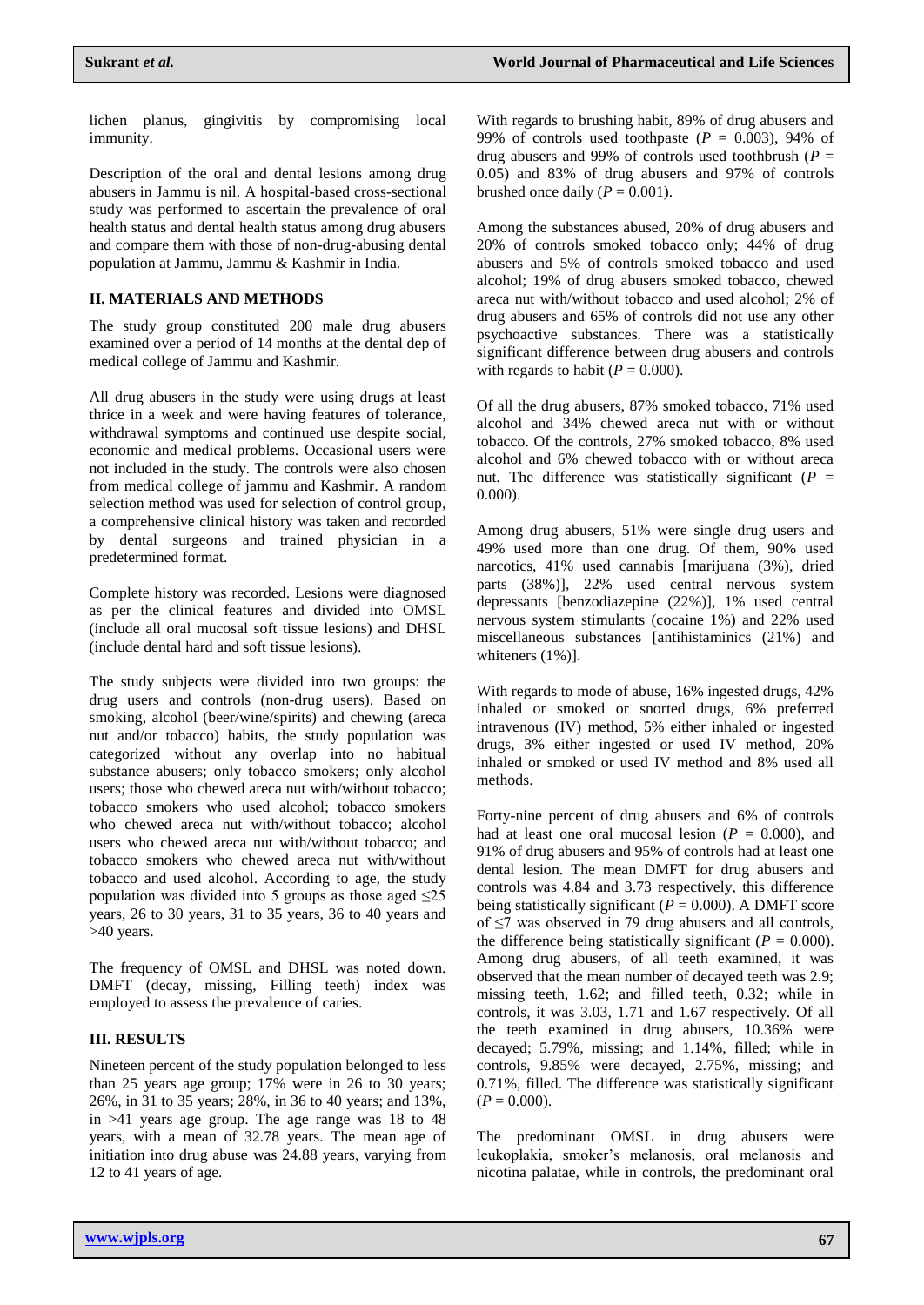mucosal lesion was smoker's melanosis. The common DHSL in drug abusers and controls were gingivitis, dental caries and periodontitis. As compared to controls, the drug abusers had statistically significant odds for leukoplakia (OR = 42.13), smokers melanosis (OR = 3.21), oral melanosis (OR =  $48.09$ ), any oral mucosal lesion (OR = 15.05), any potentially malignant state (OR  $= 54.36$ , dental caries (OR  $= 3.25$ ) and extrinsic stains  $(OR = 8)$  Table I. Among 19% of drug abusers, it was observed melanotic lesions that appeared as a patch in lateral border of tongue that was bluish to black in color, which we referred to as oral melanosis. Care had been taken in such situations to rule out racial pigmentation and post inflammatory melanosis. Of these 19 cases, 7 were single drug users (3 abused brown sugar, 3 abused dried parts of cannabis and 1 abused benzodiazepine) and the remaining 12 used more than one drug (Bupenorphine, 9; brown sugar, 9; dried parts of cannabis, 7; antihistaminics, 5; benzodiazepines, 3). Tobacco was used by all these 19 drug abusers. Eighteen of them smoked tobacco and 1 chewed areca nut with tobacco.

## **IV. DISCUSSION**

It was reported in 2004 that India had 8.75 million cannabis abusers, 2.04 million opiates abusers and 0.29 million hypnotics and sedatives abusers. The reported annual incidence rates (per 100 persons) among males in Delhi, India, for abuse of any substance, alcohol, tobacco, cannabis and opioids were 5.9, 4.2, 4.9, 0.02 and 0.04 respectively12. There are no reports of oral lesions in this high-risk population from North India. Given the significant number of drug abusers in this part of the world, this study was performed to ascertain various OMSL, DHSL and DMFT scores in a selected hospital-based population in Jammu, North.

India and compare these with non-drug-abusing dental hospital based population. To the best of our knowledge, this is the first report of oral lesions in drug abusers in this part of the world. Of the study population, 2% of drug abusers and 65% of controls had no other psychoactive substance abuse, indicating that 98% of drug abusers used other substances incidentally. Extensive use of these known carcinogens and cocarcinogens places them at a high risk of developing cancer.

The brushing habits significantly varied between the drug abusers and controls. Occurrence of DHSL was not influenced by the abuse of drugs but was influenced by brushing habit, frequency and material used. Low DMFT score was associated with toothpaste use and frequency of brushing. Of all the examined teeth in drug abusers, 5.79% teeth were missing and 1.14% were filled teeth as compared to 2.75% missing and 0.71% filled teeth in controls, which implies that the dental problems in drug abusers were due to poor oral hygiene measures and this could be effectively influenced and corrected by proper education and counseling measures. The present study

shows a high predominance (49%) of OMSL in drug abusers as compared to controls (6%), while DHSL had no significant difference between drug abusers and controls. Interestingly, 21% of drug abusers had potentially malignant states and this clearly shows that drug abusers are a high-risk population for developing malignancy as compared to 1.3% in our earlier dental hospital-based population. Prevalence of leukoplakia and oral submucous fibrosis among drug abusers in our study was 17% and 4% respectively; whereas in general dental patients in our dental hospital, it was 0.7% and 0.6%. The high incidences of leukoplakia among drug abusers with odds of 42.13 as compared to controls indicate that drug abusers are highly vulnerable to this potentially malignant lesion. In this study it was observed melanin pigmentation along the lateral border of tongue in 19% of the drug abusers. This area of pigmentation appeared as diffuse pale bluish black macules of varying size, often extensive with ill-defined margins. Racial pigmentation, smoker's melanosis and postinflammatory melanosis are possible differential diagnoses of this condition that need to be excluded. The cause of melanin pigmentation could be attributed to metabolic alterations, alteration in the hormonal levels, chronic malnutrition, anemia, or a change which chronic drug abuse produces when accompanied by tobacco smoking. It has been reported that in a study of 100 Greek drug abusers, 35% had melanotic lesions in lip. Smokers melanosis was observed in buccal, labial, gingival and palatal mucosa of 17 drug abusers (of 87 smokers) and 6 controls (of 27 smokers). Though this lesion is a physiological reaction to the tobacco smoke, an OR of 3.21 indicates that abusers are more vulnerable to this lesion more often than controls. Oral hygiene was poor and incidence of dental caries was higher among drug abusers than among controls. This was however related to their brushing habits and was not by drug abuse. This fact emphasizes the need for teaching and counseling drug abusers to maintain their oral hygiene. The incidence of OMSL is higher among psychoactive substance abusers, as in earlier reported studies. The controls were drawn from a dental hospital-based population, hence the incidence of dental lesions is high among controls. The large difference between the upper and lower end of CI for OR in OMSL and DHSL among different psychoactive substance users and the individual OMSL and DHSL indicates that the drug data is not uniformly distributed. Further studies have to be done with larger sample size to estimate the associated risk for having OMSL among drug abusers.

#### **V. CONCLUSION**

The prevalence of OMSL and potentially malignant states among drug abusers is high as compared to controls. Prevalence of DHSL when compared between drug abusers and hospital-based population was similar. The brushing material, frequency of brushing and mode of brushing were significantly different between the drug abusers and dental hospital-based controls. These factors highlight the need for regular oral examination and